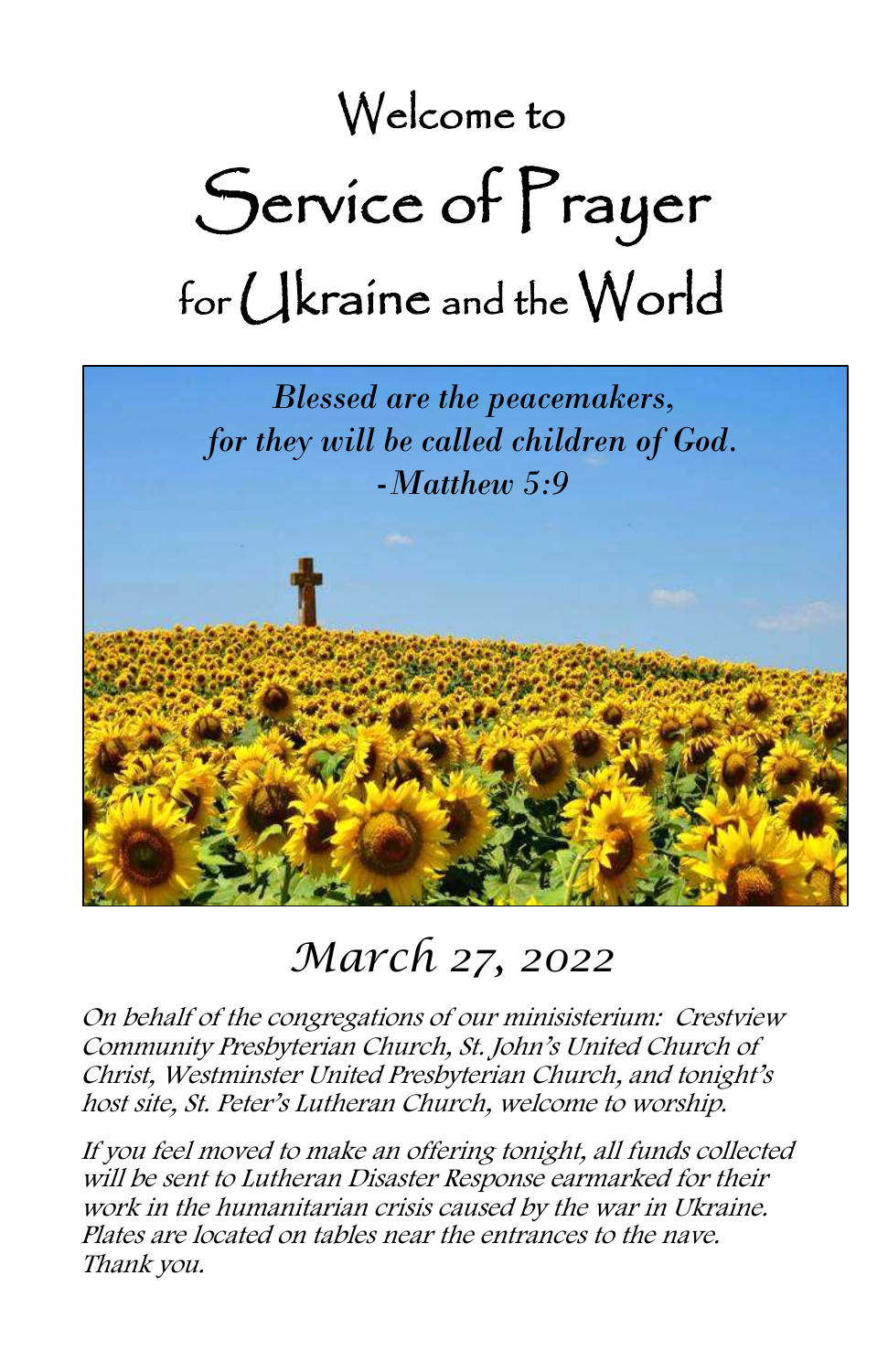**GREETINGS** from Father Yurii Bobko, Saints Peter and Paul Ukrainian Orthodox Church

#### **GATHERING HYMN: O God of Every Nation**



2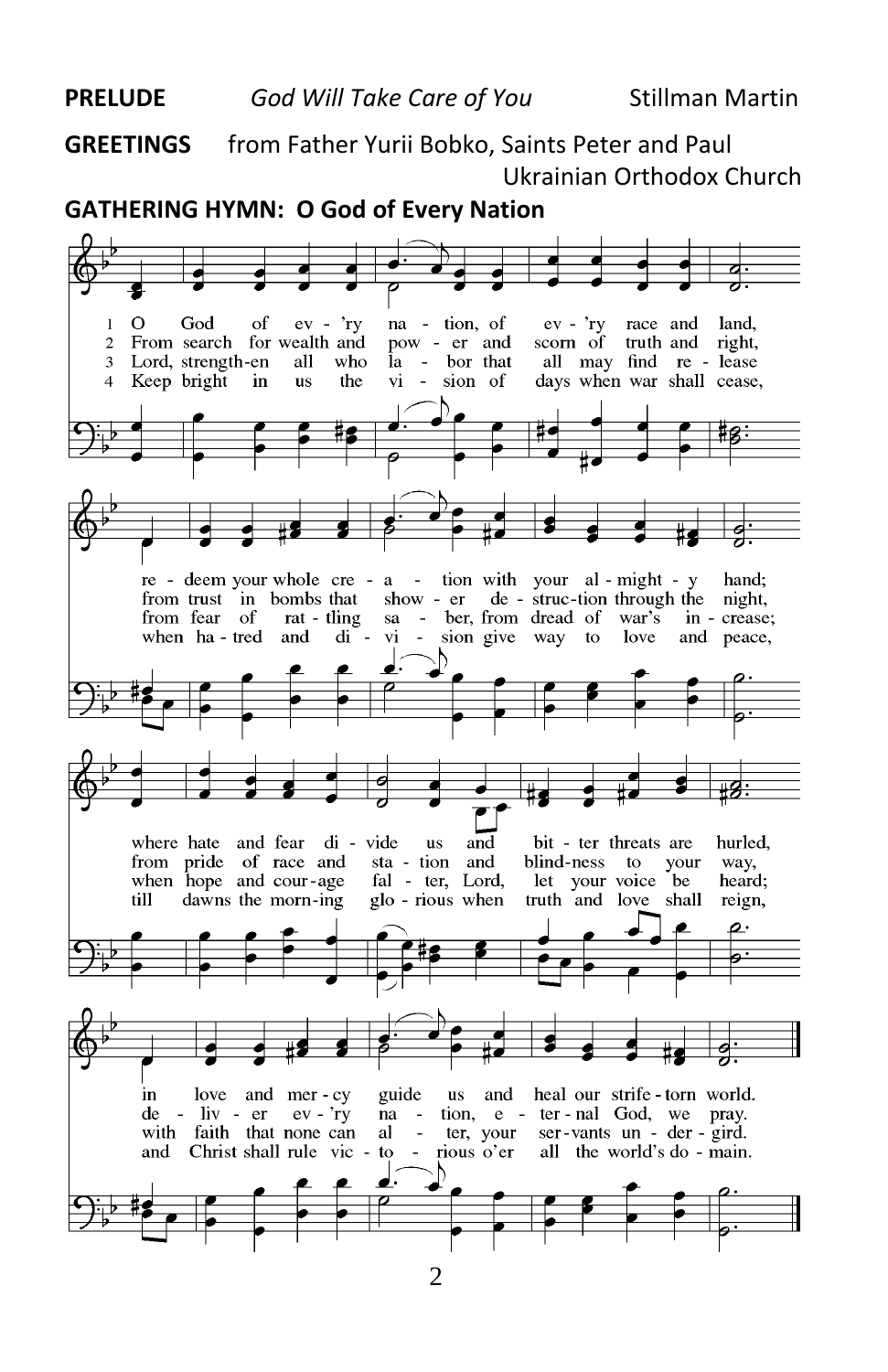#### **GREETING LITANY**

The God of healing, hope, and wholeness be with you all. **And also with you.**

The Son of righteousness fill you with hope and peace.

### **May it be the same for our neighbors and friends.**

The Spirit of holiness and resurrection stir within you.

#### **May the wind that brought forth creation from chaos continue to do so.**

O God, you are the source of our hope. **Guide us through change and chance.** When we grow weary and faint, **call our hearts to be your own.** When our plans fall to dust, **be our temple and our tower** When the world lacks joy and beauty, **reveal your splendor, light, and life.** O God, we praise you for the gift of your Son.

### **Strengthen us to follow the way of the cross.**

Hear these words, receive their power: The majesty of God the Father undergirds all that is. The mercy of God the Son accepts our despair. The comfort of God the Spirit embraces us in communities of care. **Thanks be to God.**  Thanks be to God. **Amen.**

### **PRAYER OF THE DAY**

Let us pray. **O God, where hearts are fearful and constricted, grant courage and hope. Where anxiety is infectious and widening, grant peace and reassurance. Where impossibilities close every door and window, grant imagination and resistance. Where distrust twists our thinking, grant healing and illumination. Where spirits are daunted and weakened, grant soaring wings and strengthened dreams. All these things we ask in the name of Jesus Christ, our Savior. Amen.**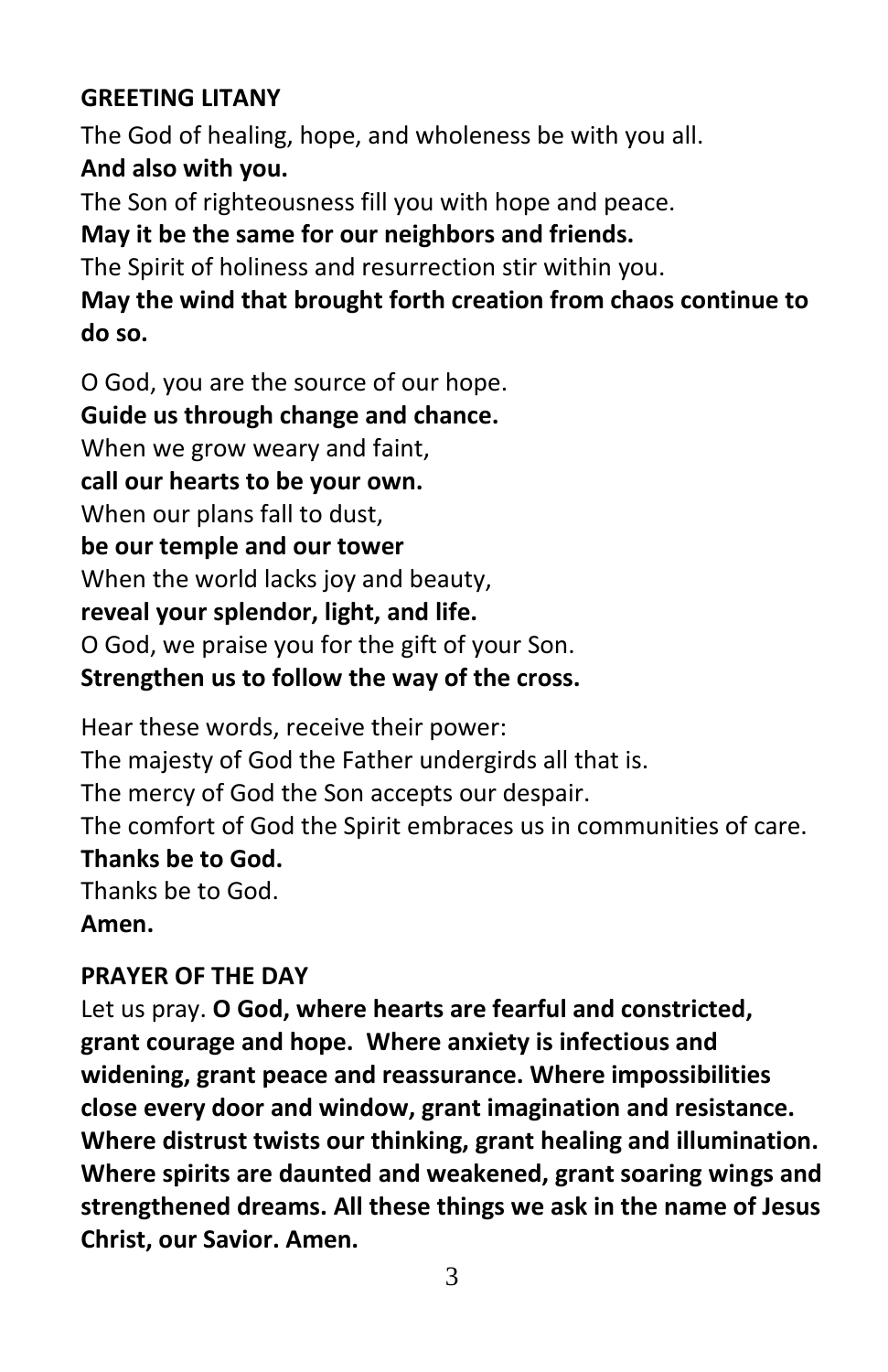#### **FIRST READING: Isaiah 40: 6-11**

<sup>6</sup>A voice says, "Cry out!" And I said, "What shall I cry?" All people are grass, their constancy is like the flower of the field.  $7$ The grass withers, the flower fades, when the breath of the LORD blows upon it; surely the people are grass.  $8$ The grass withers, the flower fades; but the word of our God will stand forever. <sup>9</sup>Get you up to a high mountain, O Zion, herald of good tidings; lift up your voice with strength, O Jerusalem, herald of good tidings, lift it up, do not fear; say to the cities of Judah, "Here is your God!" <sup>10</sup>See, the Lord GOD comes with might, and his arm rules for him; his reward is with him, and his recompense before him.  $11$ He will feed his flock like a shepherd; he will gather the lambs in his arms, and carry them in his bosom, and gently lead the mother sheep.

Word of God. Word of Life. **Thanks be to God.**

#### **PSALM 46**

 $1$ God is our refuge and strength, a very present help in trouble. **<sup>2</sup>Therefore we will not fear, though the earth should change, though the mountains shake in the heart of the sea; 3 though its waters roar and foam, though the mountains tremble with its tumult.**

<sup>4</sup>There is a river whose streams make glad the city of God, the holy habitation of the Most High. **<sup>5</sup>God is in the midst of the city; it shall not be moved; God will help it when the morning dawns.** <sup>6</sup>The nations are in an uproar, the kingdoms totter; he utters his voice, the earth melts. **<sup>7</sup>The LORD of hosts is with us; the God of Jacob is our refuge.**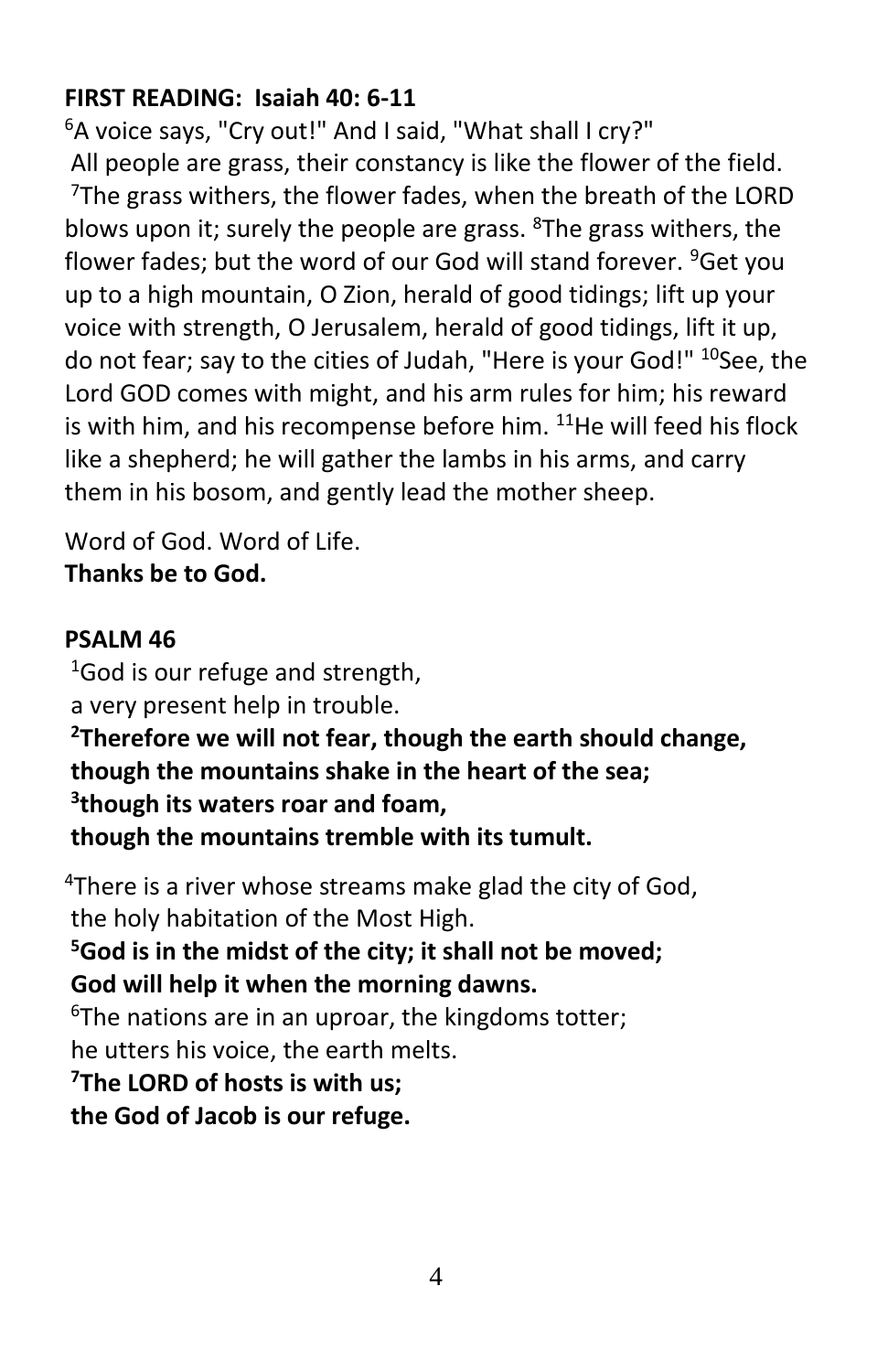<sup>8</sup>Come, behold the works of the LORD; see what desolations he has brought on the earth. **<sup>9</sup>He makes wars cease to the end of the earth; he breaks the bow, and shatters the spear; he burns the shields with fire.** <sup>10"</sup>Be still, and know that I am God! I am exalted among the nations, I am exalted in the earth." **<sup>11</sup>The LORD of hosts is with us; the God of Jacob is our refuge.**

#### **SECOND READING: Ephesians 4:25-5:2**

 $25$ So then, putting away falsehood, let all of us speak the truth to our neighbors, for we are members of one another. <sup>26</sup>Be angry but do not sin; do not let the sun go down on your anger,  $27$  and do not make room for the devil. <sup>28</sup>Thieves must give up stealing; rather let them labor and work honestly with their own hands, so as to have something to share with the needy. <sup>29</sup> Let no evil talk come out of your mouths, but only what is useful for building up, as there is need, so that your words may give grace to those who hear. <sup>30</sup>And do not grieve the Holy Spirit of God, with which you were marked with a seal for the day of redemption.  $31$ Put away from you all bitterness and wrath and anger and wrangling and slander, together with all malice,  $32$  and be kind to one another, tenderhearted, forgiving one another, as God in Christ has forgiven you.

<sup>1</sup>Therefore be imitators of God, as beloved children,  $2$  and live in love, as Christ loved us and gave himself up for us, a fragrant offering and sacrifice to God.

Word of God. Word of Life. **Thanks be to God.**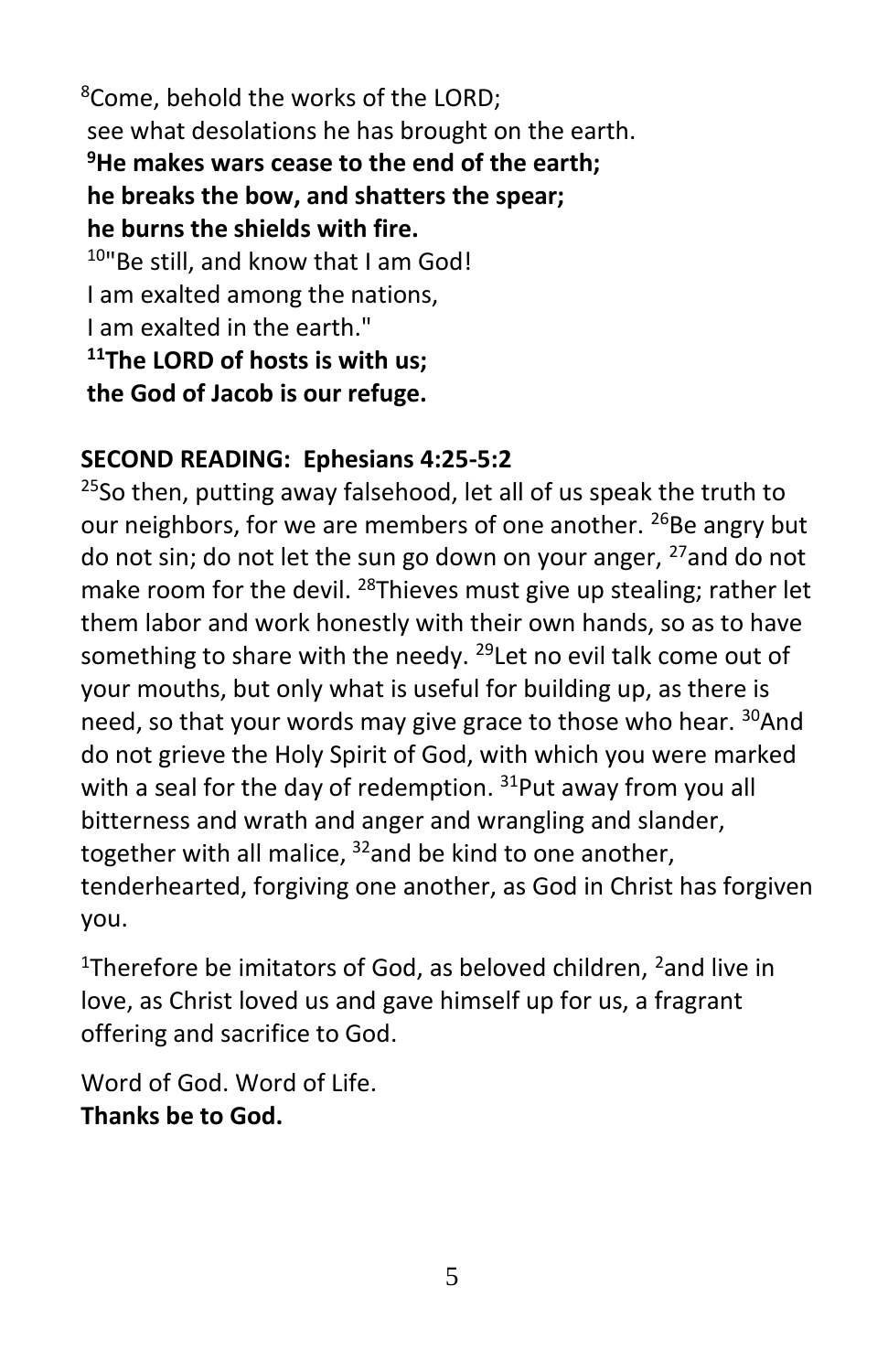#### **GOSPEL: Matthew 5:1-12**

The holy gospel according to Matthew the 5<sup>th</sup> chapter. **Glory to you, O Lord.**

<sup>1</sup>When Jesus saw the crowds, he went up the mountain; and after he sat down, his disciples came to him.  $2$ Then he began to speak, and taught them, saying:

<sup>3</sup>"Blessed are the poor in spirit, for theirs is the kingdom of heaven. <sup>4</sup>"Blessed are those who mourn, for they will be comforted.

<sup>5</sup>"Blessed are the meek, for they will inherit the earth.

6 "Blessed are those who hunger and thirst for righteousness, for they will be filled.

<sup>7</sup>"Blessed are the merciful, for they will receive mercy.

8 "Blessed are the pure in heart, for they will see God.

<sup>9"</sup>Blessed are the peacemakers, for they will be called children of God.

 $10$ "Blessed are those who are persecuted for righteousness' sake, for theirs is the kingdom of heaven.

<sup>11</sup>"Blessed are you when people revile you and persecute you and utter all kinds of evil against you falsely on my account  $12$ Rejoice and be glad, for your reward is great in heaven,

for in the same way they persecuted the prophets who

were before you.

The gospel of the Lord. **Praise to you, O Christ.**

#### **HOMILY**

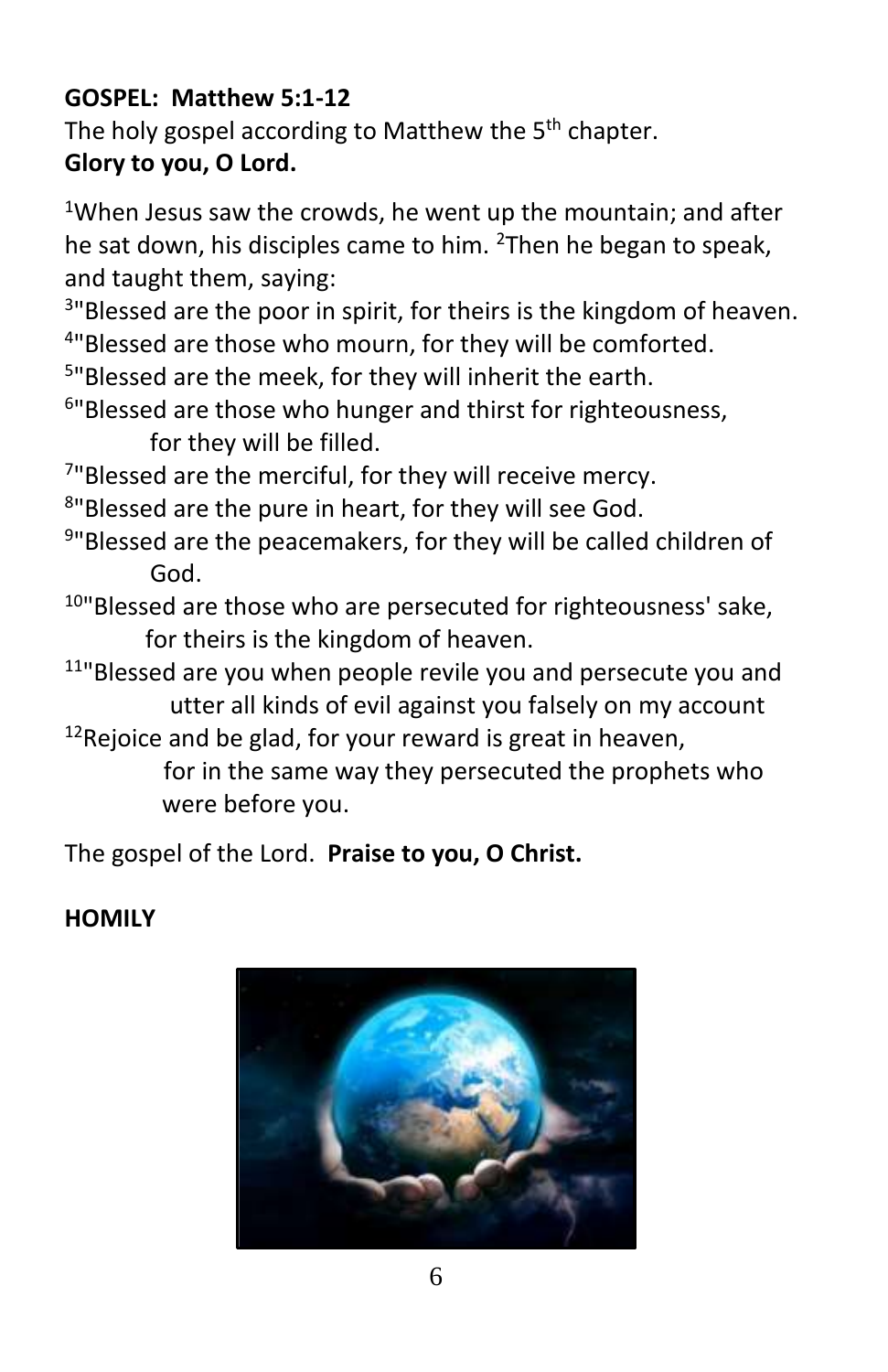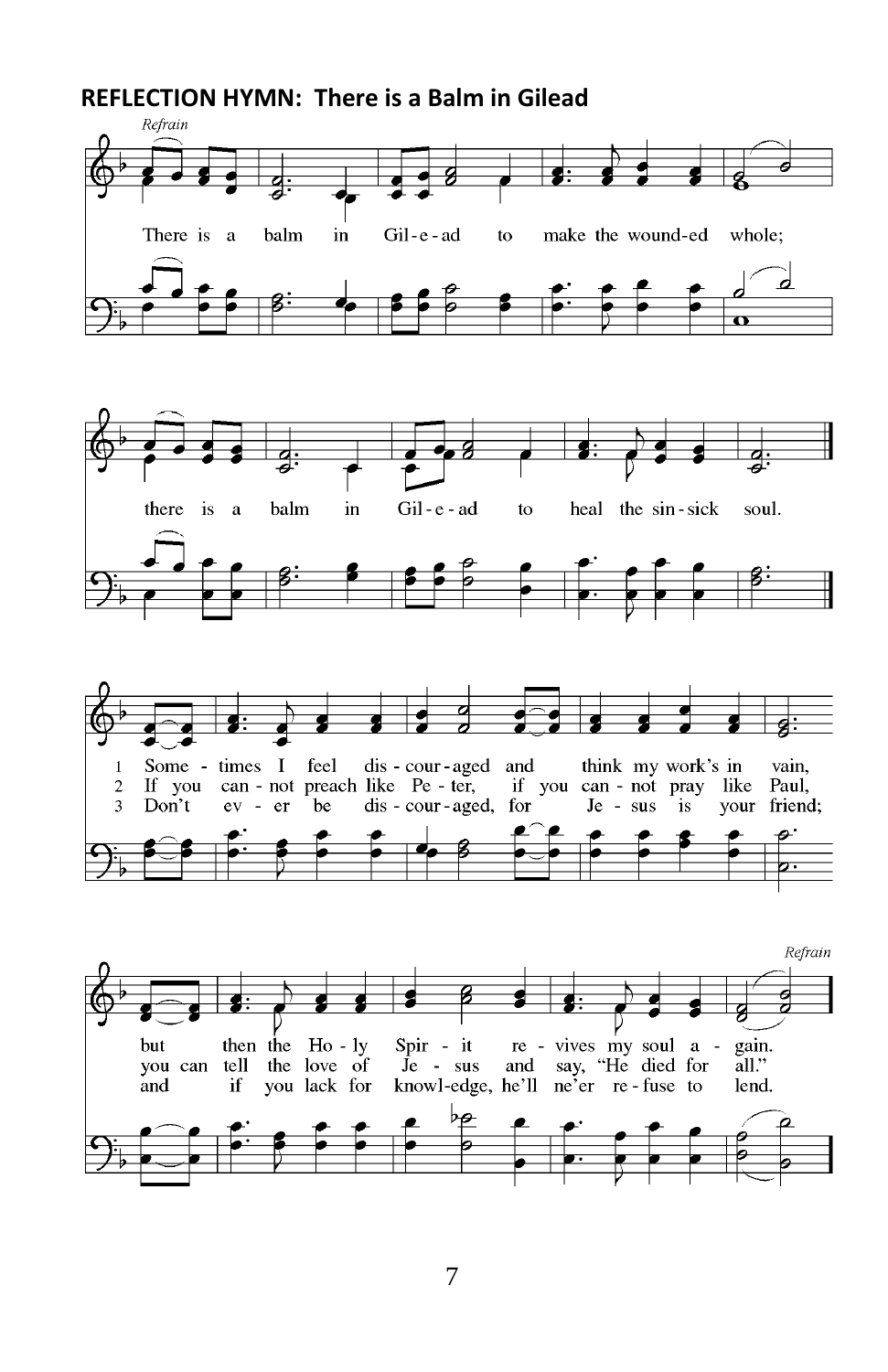#### **MEDITATION**

*Silence follows. Use this time to lament violence and to reflect on the Crucified Christ's call for peace, and our role in partnering with God to make God's will for a kingdom of peace become reality in our hearts, communities, and world. Please quietly pray as well. Use the prayers below or the whispers of the Holy Spirit in your heart to guide you. The end of the silent mediation is marked by the ringing of a bell.*

We pray to you almighty God, in this time of war in Ukraine and of violence in other nations, including our own, that fails to even gain our attention. Open our eyes and our hearts to the pain and struggles of our one human family. In the face of these events, uphold us with your love, and give us the strength we need to be peacemakers, through the tender compassion and holy resolve made known to us in Jesus Christ our Lord. **Amen.**

Rock of Ages, you are our refuge and our strength, a very present help in time of trouble. Help us in our confusion, and guide our actions. Heal the hurt, console the bereaved and afflicted, protect the innocent and helpless, and deliver any who are still in peril; for the sake of your great mercy in Jesus Christ our Lord. **Amen.**

Almighty God, our heavenly Father, bless the public servants in the governments of nations who are seeking to find nonviolent ways to bring an end to war, that they may do their work in a spirit of wisdom, charity, and justice. Aid them in using their authority to serve faithfully and to promote the common life of all of humanity. Grant safety, courage, faith, hope, and enduring love to the leaders of Ukraine, that they might be instruments of well-being for their citizens, stewards of just peace, and beacons of a merciful future. Finally, Lord of all, help those in power in Russia to find true humility and repentance, and convert them into tools of hospitality rather than weapons of hostility, so that life might flourish in Ukraine, Russia, and all nations and neighborhoods; through your Son, Jesus Christ our Lord. **Amen.**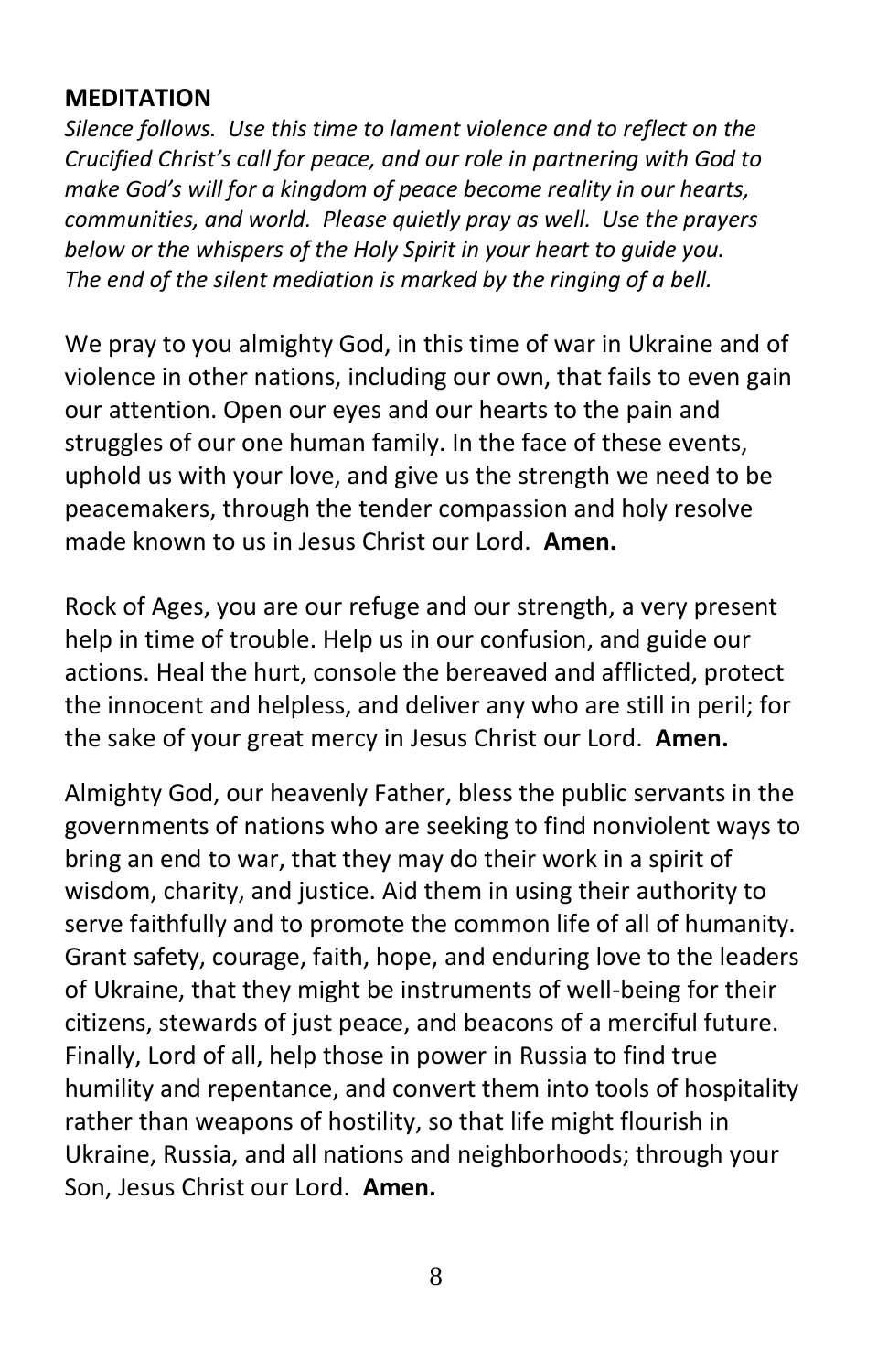Holy One, you do not distance yourself from the pain of your people, but in Jesus you bear that pain with all who suffer at others' hands. With your cleansing love bring healing and strength to the people of Ukraine; and by your justice, lift them up, that in body, mind, and spirit, they may again rejoice in peace and safety in their native land. In Jesus' name we pray. **Amen.**

Oh Divine, most mighty, most merciful, our sacred stories tell us that you help and save your people. You are the fortress: may there be no more war. You are the harvest: may there be no more hunger. You are the light: may no one die alone or in despair. Oh Divine, most majestic, most motherly, grant us your life. **Amen.**

Gracious God, grant peace among nations. Cleanse from our own hearts the seeds of strife: greed and envy, harsh misunderstandings and ill will, fear and desire for revenge. Make us quick to welcome ventures in cooperation among the peoples of the world, so that there may be woven the fabric of a common good too strong to be torn by the evil hands of war. In the time of opportunity, make us be diligent; and in the time of peril, let not our courage fail; through Jesus Christ our Lord. **Amen.**

### *Bell Ringing*

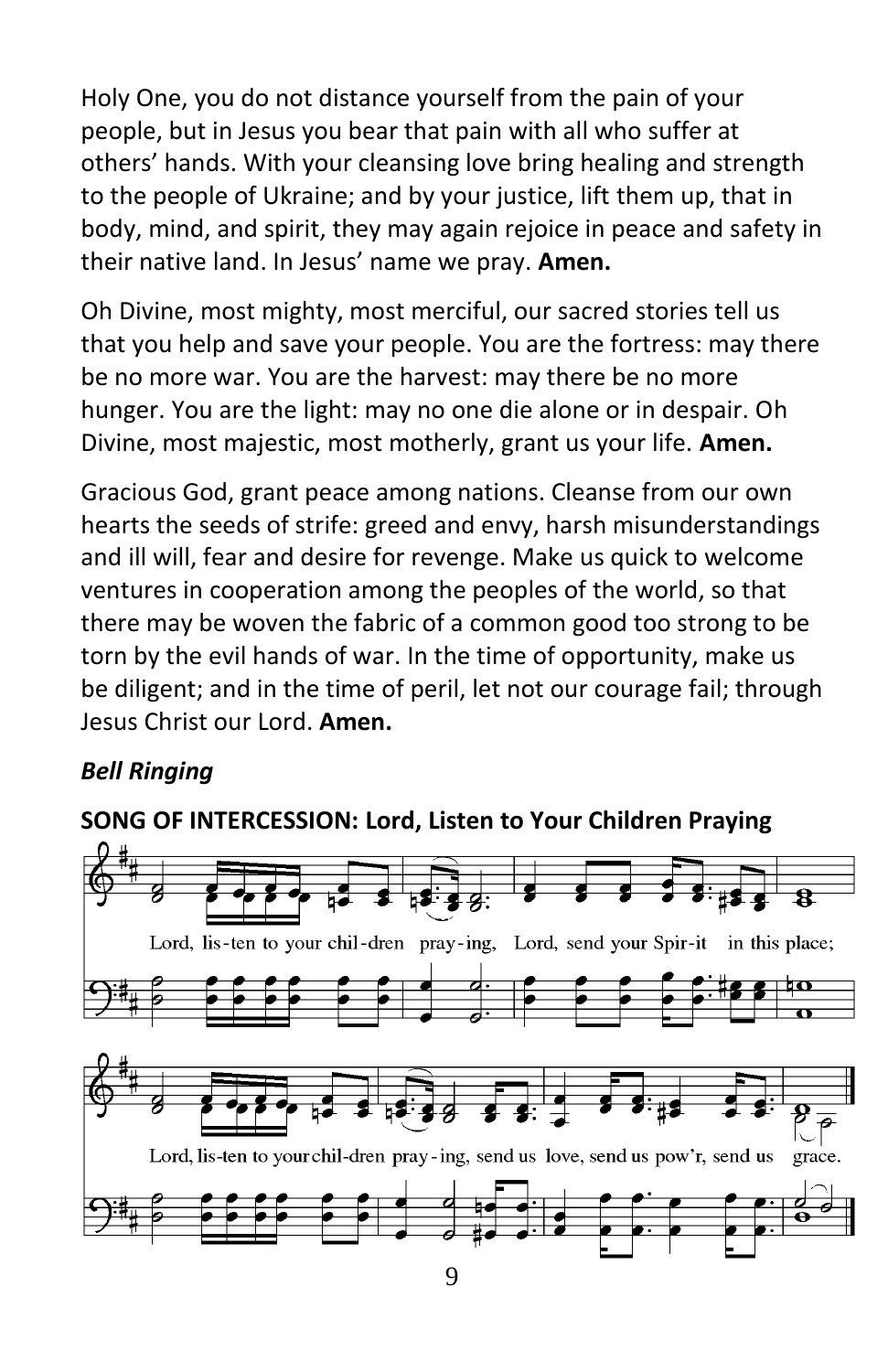#### **PRAYERS OF INTERCESSION**

The Lord be with you. **And also with you.**

Let us pray. God our deliverer, whose presence still shakes the foundations of our world, may we so wait for your next coming with eagerness and hope that we embrace without terror the labor pangs of the new age. Lord in your mercy, **hear our prayer.**

Christ our victim, whose beauty disfigured and whose body torn upon the cross; open wide your arms to embrace our tortured world, especially the victims who were injured and for the families who mourn the deaths of the many who were killed in Ukraine and other war-torn nations, that we may not turn away our eyes, but abandon ourselves to your mercy.

Lord in your mercy, **hear our prayer.**

God whose Holy name defies our definition, but whose will is known in freeing the oppressed, make us to be one with all who cry for justice; that we who speak your praise may struggle for your truth. Lord in your mercy, **hear our prayer.**

O God whose Spirit stirs us into wise action, whose speech is ripe with power and whose word is always fulfilled; keep us from becoming complacent with any force that distorts your truth, and make our hearts attentive to your liberating voice. Lord in your mercy, **hear our prayer.**

O God who brought us to birth, and in whose arms we die, we give thanks for those saints the world over who moved, and breathed, and had their being among us and now find rest in you. Lord in your mercy, **hear our prayer.**

#### *Time for other intercessions named aloud or lifted up quietly*

O God you have called your servants to ventures of which we cannot see the ending, by paths as yet untrodden, through perils unknown. Give us faith to go out with good courage, not knowing where we go, but only that your hand is leading us and your love is supporting us; through Jesus Christ our Lord. **Amen.**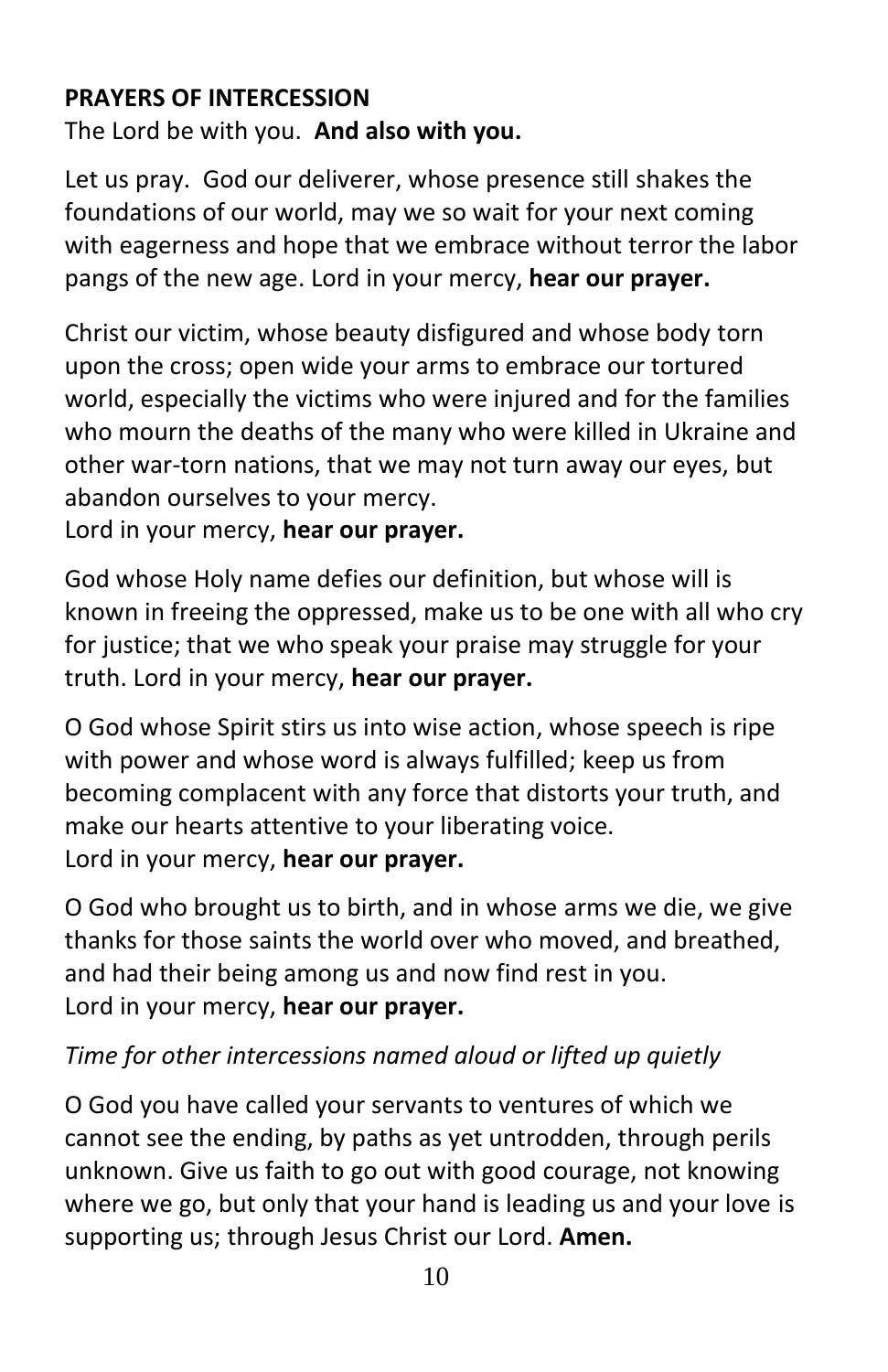#### **LORD'S PRAYER**

Lord remember us in your kingdom and help us to pray: **Our Father, who art in heaven,** 

**hallowed be thy name,** 

**thy kingdom come,** 

**thy will be done,** 

**on earth as it is in heaven.**

**Give us this day our daily bread;** 

**and forgive us our trespasses,** 

**as we forgive those who trespass against us;**

**and lead us not into temptation,** 

**but deliver us from evil.**

**For thine is the kingdom, and the power, and the glory, forever and ever. Amen**

#### **SONG OF INTERCESSION: Lord, Listen to Your Children Praying**



#### **BLESSING**

May God give you peace and grace to remember that the world is too dangerous for anything but truth and too small for anything but love. The Blessing of God Almighty, Father, Son + and Holy Spirit be with us now and remain with us this day and always. **Amen.**